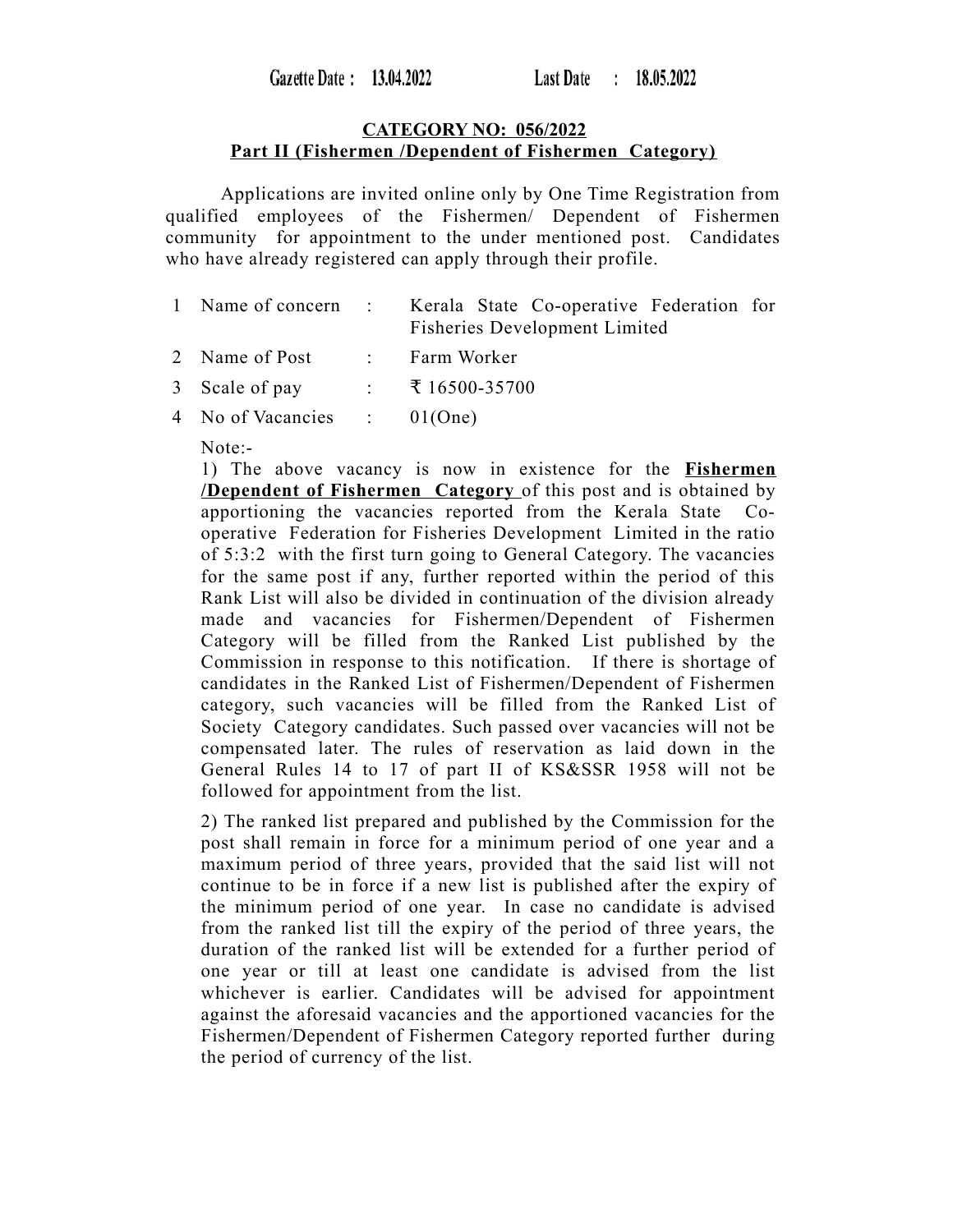3) The selection in pursuance of this notification will be made on a statewide basis.

4) As per KCS rule 184 every person appointed to the post shall from the date on which he/she joins duty be on probation for a total period of Two year within a continuous period of Three years.

| 5 | Method of       |            | Direct Recruitment                             | through      | the |
|---|-----------------|------------|------------------------------------------------|--------------|-----|
|   | appointment     |            | Fishermen/Dependent of Fishermen               |              |     |
|   |                 | Community. |                                                |              |     |
| 6 | Age             |            | 18-40. Only candidates born between            |              |     |
|   |                 |            | 02.01.1982 and 01.01.2004 (both dates          |              |     |
|   |                 |            | included) are eligible to apply for this post. |              |     |
|   | Qualifications: |            | 1) Applicant must be                           | a Fisherman/ |     |
|   |                 | Dependent  | of                                             | Fishermen    |     |
|   |                 |            | 2) Pass in Standard VIII                       |              |     |

*Note:-* 1) Rule 10 (a) (ii) of Part II KS&SSR is applicable for this selection.

2) Those candidates who have claimed equivalency for qualifications should produce the Government order proving the same at the time of certificate verification in order to consider as equivalent.

3) If the caste of candidates is wrongly mentioned in their SSLC book, they should claim their original caste in their applications and should produce community/NCLC certificate issued from concerned revenue authority and the Gazette Notification for the same at the time of certificate verification .

4) The eligible employees of Fishermen/dependent of Fishermen who apply for the above post should obtain the Certificate from the Revenue officials. The revenue officials concerned will issue the dependency certificate on the basis of the certificate issued by the fisheries officer concerned stating that the person belongs to the category of fishermen. Fishermen means any person engaged mainly in fishing operations for his livelihood. Dependents means Wife, Husband, Son, Daughter, Father/Mother of deceased sons or daughters wholly dependent on fishermen**.** The Dependency Certificate showing the details of the applicant, which render them eligible to apply for the post and should be uploaded in their profile and the original shall be produced when required by the Commission. **Applications that upload Dependency Certificate at the time of submission will only be considered.** The Dependency Certificate should be in the following format.

## **CERTIFICATE / DEPENDENCY CERTIFICATE**

It is certified that the candidate, Sri/Smt.…................................(Name & Address of Candidate) is an individual engaged in fishing for his livelihood/ he /she is the dependent (Son/Daughter/Husband/Wife)of.....................(Name), who is an individual engaged in fishing for his livelihood/he/sheis the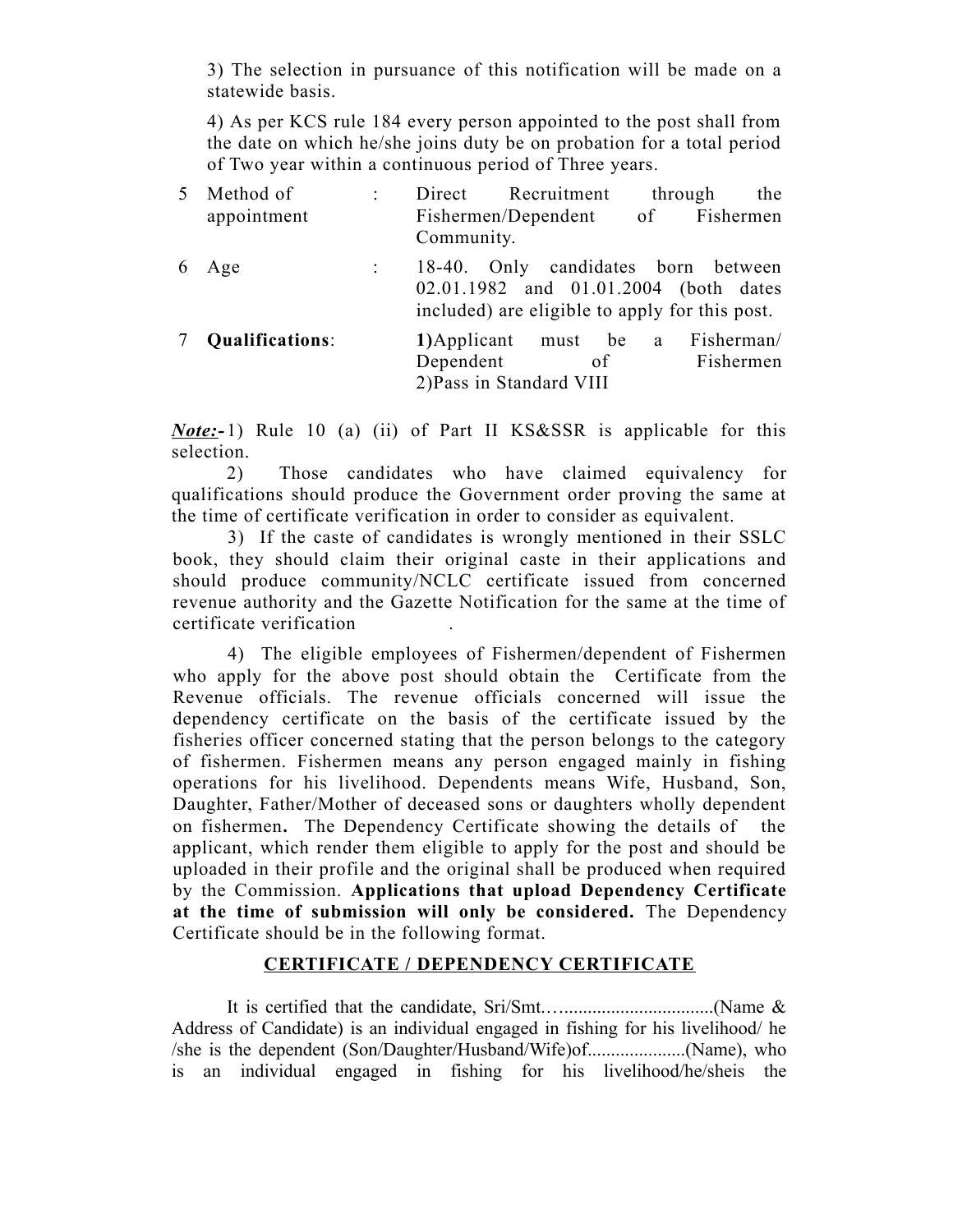dependent(Son/Daughter/Husband/Wife/Father/Mother)of...............(Name) deceased individual engaged in fishing for his livelihood, as revealed in an enquiry made by me undersigned.

Signature Place: Name Date: Fisheries Officer

(Office Seal)

## **CERTIFICATE**

I, the undersigned hereby certify that the above given details of candidate Sri./Smt.......................... (Name & address of candidate) are true and the candidate is actually engaged in fishing for his livelihood/he /she is the dependent (Son/Daughter/Husband/Wife)of.....................(Name), who is an individual engaged in fishing for his livelihood/he/sheis the dependent(Son/Daughter/Husband/Wife/Father/Mother)of...............(Name) deceased individual engaged in fishing for his livelihood, as revealed in the enquiry made by the Fisheries Officer as given above.

|        | Signature                   |  |  |
|--------|-----------------------------|--|--|
| Place: | Name $&$ Designation        |  |  |
| Date:  | Revenue Officer             |  |  |
|        | (Village Officer/Tahsildar) |  |  |

(Office Seal)

Note :

**1)** Fishermen means any person engaged mainly in fishing operations for the livelihood.

**2)** Dependents means wife,husband ,son,daughter, father/mother of deceased sons or daughters wholly dependent on fishermen.

 3) The genuineness of the Certificate shall be subjected to verification and legal action will be taken against those who issue & produce bogus Certificate.

## 8 **Mode of submitting applications**

(a) Candidates must register as per ONE TIME REGISTRATION with the official Website of Kerala Public Service Commission www.keralapsc.gov.in before applying for the post. Candidates who have registered can apply by logging on to their profile using their User-ID and Password. Candidates must click on the 'Apply Now' button of the respective posts in the Notification Link to apply for a post. The photograph uploaded should be one taken after 31.12.2012. **Candidates who register for the first time should upload photo taken within 6 months from the date of their registration.** Name of the candidate and